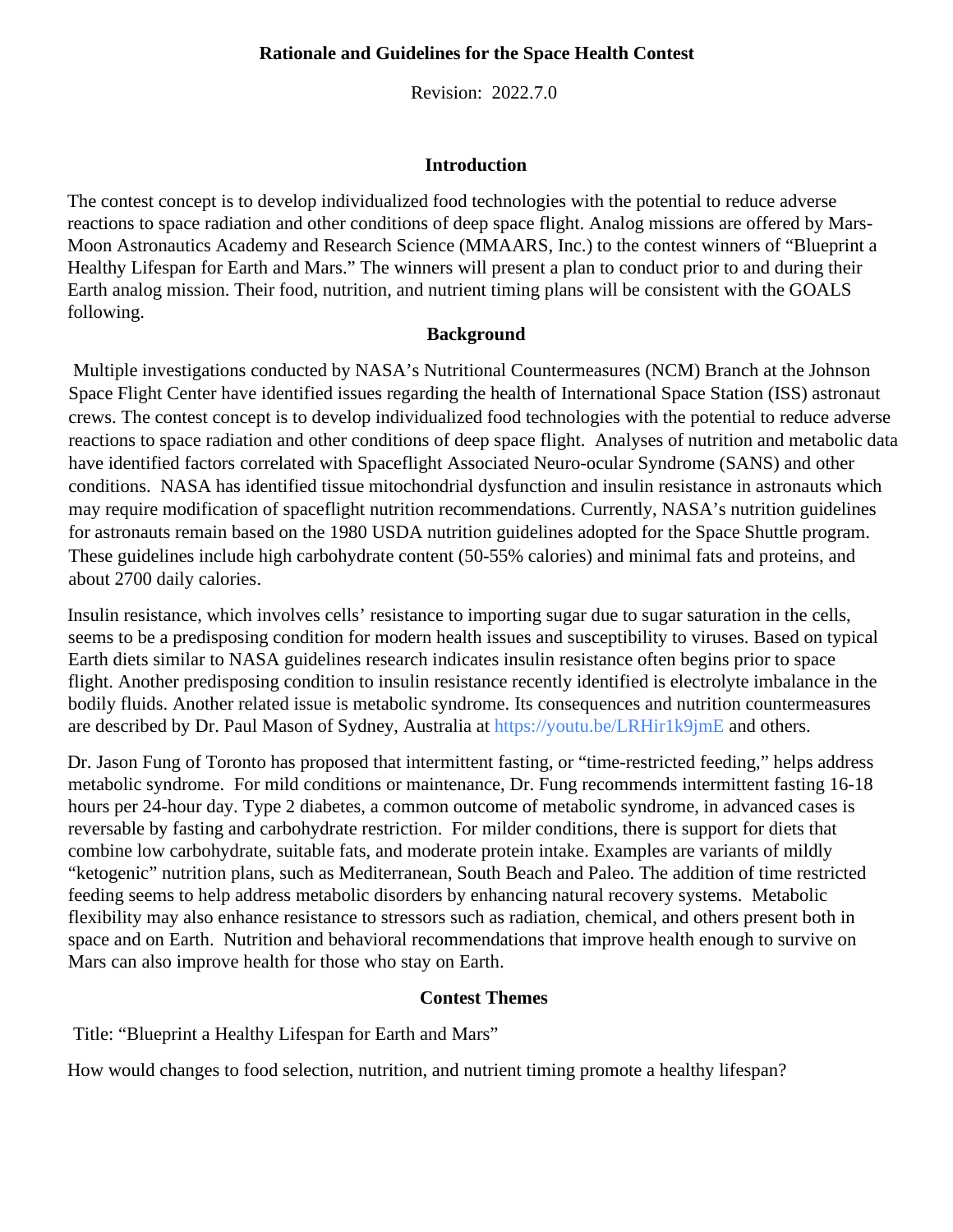### **The Challenge**

Describe in a white paper the rationale and plan for food, nutrition, nutrient timing to promote optimal health and healthy lifespan.

Include in the white paper the following elements:

- Prior to a MMAARS analog mission a 30-day study using the proposed diet plan to maintain or restore metabolic health
- Markers used to indicate initial and final measures of metabolic health or syndrome
- Explanation of how the markers determine the effectiveness of the design study
- A food diary with name of food, source, quantity by volume or weight, and how prepared (for example, raw or cooked)
- Time intervals of fasting and feeding, including daily and prolonged intervals
- Complementary interventions such as exercise, meditation and socialization
- Environment on earth and space

### **Preparation**

MMAARS medical personnel will conduct a broad panel of tests at the beginning and end of the study to evaluate the presence and progression or remission of conditions of insulin resistance/metabolic syndrome/mitochondrial stress. The winning contestant(s) will evaluate the improvement of these markers over the duration of their analog mission and in mission follow-up.

Contestants should allow for known food intolerances and allergies and account for them and list medical prescriptions needed throughout the study and analog mission period.

#### **Goals**

1. Improve the health markers of analog mission participants.

2. Identify and recommend markers for extended lifespan.

Winning Contestants will:

- Be awarded scholarships in an introductory analog mission subject to meeting MMAARS medical standards.
- Why they expect their metabolic health to be improved and shown using the markers they propose
- Implement their full plan and agree to provide their metabolic data to the MMAARS medical staff with a signed HIPAA release.
- Evaluate their 30-day plan as part of a longer 90-day evaluation they may conduct at their own initiative. (Studies show that 90 days tend to be necessary to reduce or eliminate insulin resistance).

# **Design and Development Guidelines**

## **White Paper Titles**

**Print as the Contest title:** "Blueprint a Healthy Lifespan for Earth and Mars"

**Print your own title under the Contest title.**

## **White Paper Content**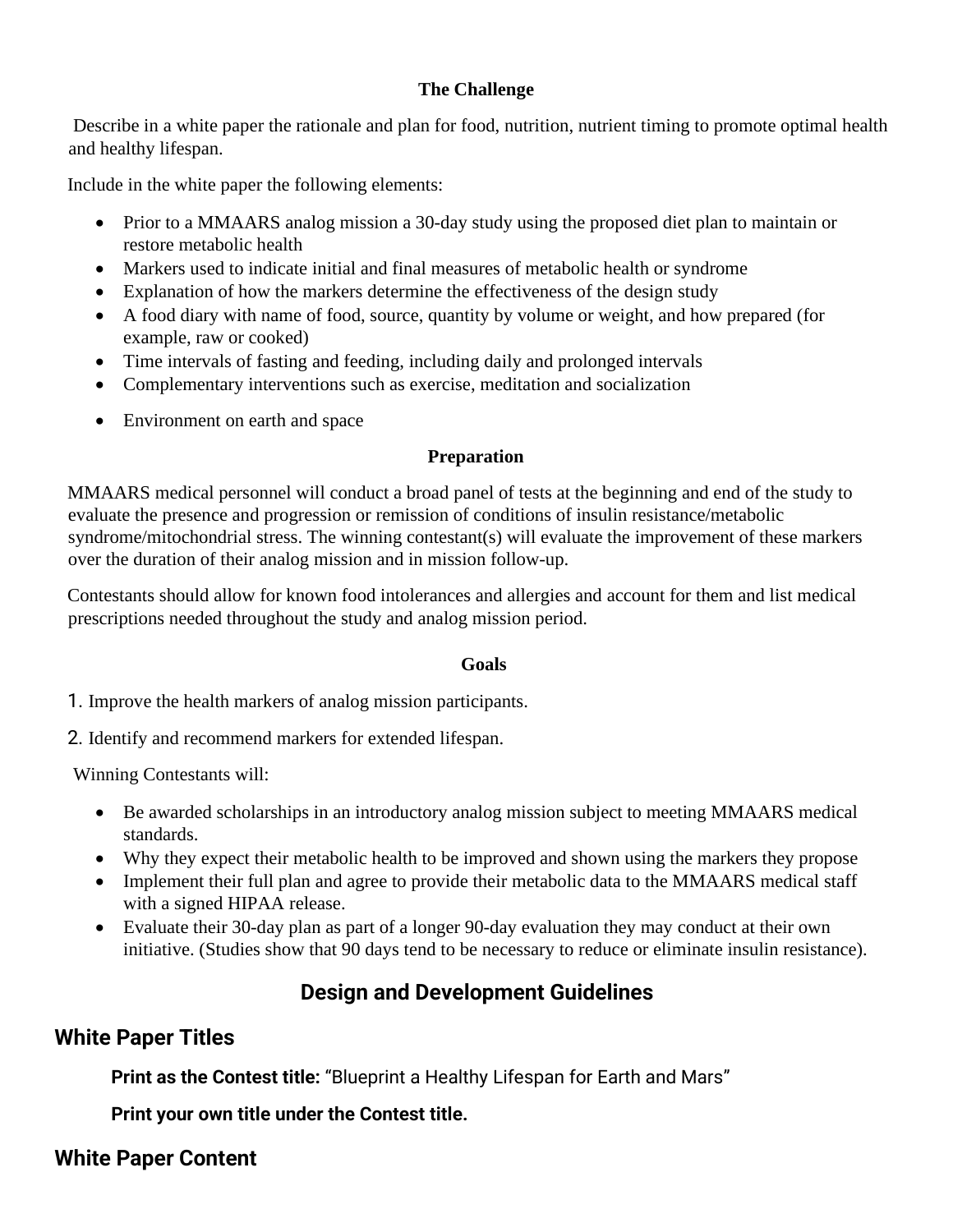Provide these sections:

Abstract Introduction Background Plan Results of Metabolic Monitoring **Conclusions** 

### **Background section guidance:**

How would you describe the basic benefits claimed for your food, nutrition, and fasting plan, and why?

Does mitochondrial stress from common exposures on earth (e.g., processed foods including seed oils, fructose, sucrose, pesticides, dissolved metals, food toxins) affect your metabolic health and ability to respond to your food, nutrition, and fasting plan?

● If yes, how does mitochondrial stress connect to insulin resistance and metabolic syndrome? Give an estimate (none, some, many) of these injurious substances in the foods you have commonly consumed prior to implementing the plan.

● Would you expect the genetic/mitochondrial damage from space ionizing radiation to be reduced or eliminated by your plan? and Why?

## **Plan section guidance:**

- Address the nutrition components listed below and how these components address the preexisting metabolic disorder, if any, or maintain good metabolic health. List each component both by percentage of total and caloric content (proteins, fats, carbohydrates). See the Table below.
- Specify the sources (processed and/or fresh, grown on-board) of the food.
- Specify types of fats and proteins such as insects and synthetic proteins as well as 3D printed foods (from stem cells), plant extracts, and perhaps 3D printed plant extracts.
- Include estimates regarding shelf life, packaging, sterilization, aesthetics: appearance, taste, smell, texture, etc.
- Provide a detailed food, nutrition and fasting plan for the 3-month duration of the study.

# **Table 1. Nutrient description and ranges (low% -high%)**

- Percentage of proteins (all kinds)
- Percentage of Fats (all kinds)
- Percentage of Carbohydrates (all kinds)
- Carbohydrates classified by Glycemic Index (GI)
	- High GI: 70 and higher: sugars, starches
	- Medium GI: 56 to 69: potatoes, corn, white rice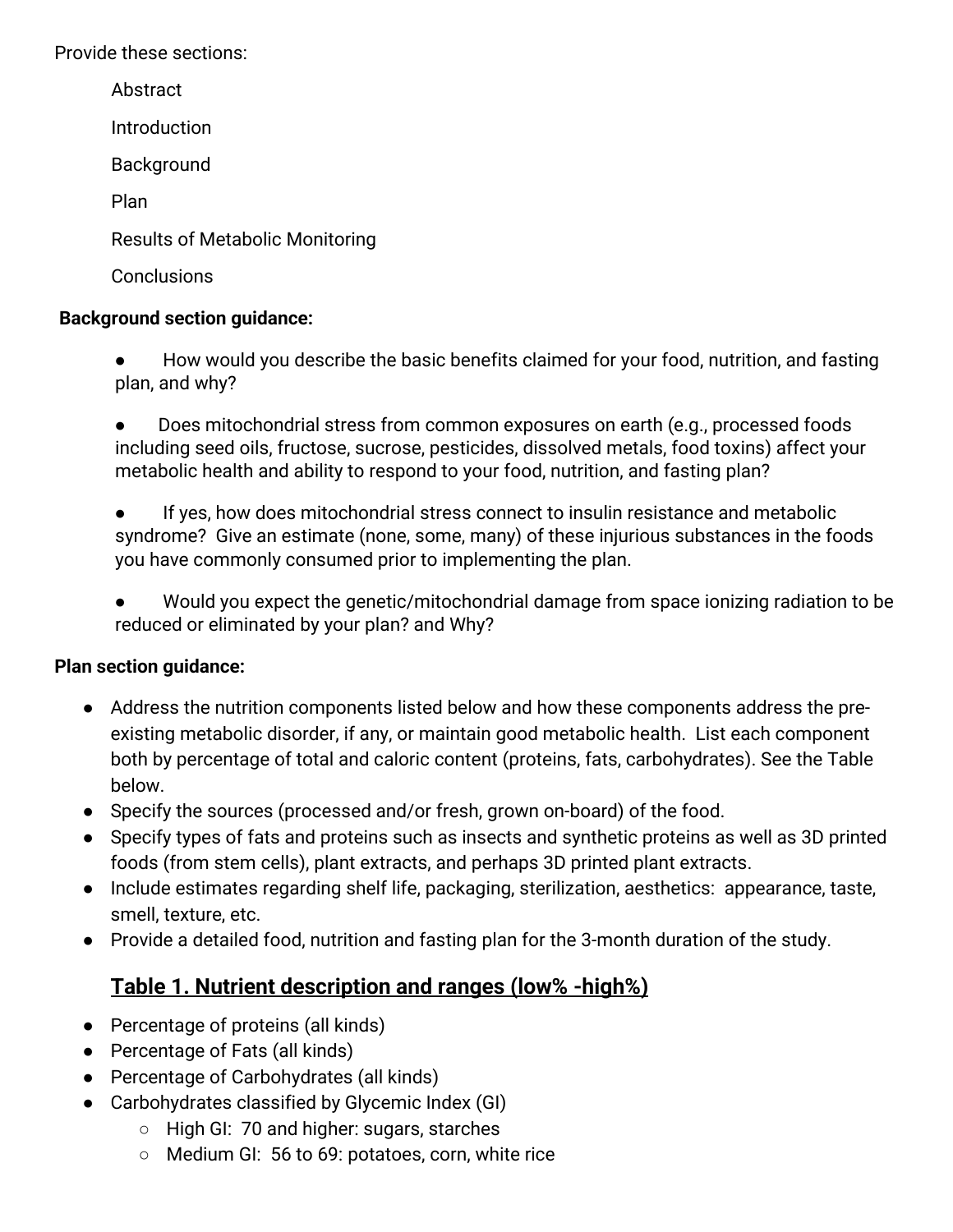- Low GI (1 to 55): fruits, vegetables, nuts, beans, resistant starches
- Glycemic load (GL) Dietary Fiber (indigestible carbohydrates)
	- Soluble
	- Insoluble
	- Micronutrients and supplementation
	- Vitamins
	- Minerals
	- Probiotics and prebiotics

### **Food intake intervals**

- Intermittent fasting
- Alternate day fasting
- Prolonged fasting

## **White Paper Requirements**

The white paper will be generated in Microsoft Word or equivalent and submitted electronically in pdf format, properly formatted as if it were a paper document.

### **Paper guidelines:**

- 1. All papers must be double-spaced on a 8 <sup>1/2</sup> x 11" page with 1" margins on all sides. Use 12point Times New Roman font.
- 2. Paper is limited to 20 pages. This does not include the title, table of contents, abstract, appendices or references pages. Appendices are limited to 7 pages maximum.
- 3. Do not place names of people or team(s) involved in the creation of the paper.
- 4. The paper pages must be numbered consecutively beginning with the Introduction. Diagrams and tables may be included either within the paper or as part of the Appendices.
- 5. In general, the contents of the paper shall be organized as follows:
	- a. *Title page:* Include the title and your title. Your title should consist of the minimum number of keywords necessary to portray accurately the contents of the paper. Reader interest is stimulated by a well-chosen title. The author's name must **NOT** appear on the title page, nor should any other persons or schools.
	- b. *Table of Contents:* The table of contents should consist of a list of the parts of the paper and the page numbers, in order in which they occur.
	- c. *Abstract:* The abstract should not describe the paper, but should give, in brief, the essential facts of its contents; for example, a brief of the problem or objective and a concise summary of the results or conclusion, touching upon methods or other details only if they are unique or if they are of some particular significance. The abstract should be no longer than 100 words.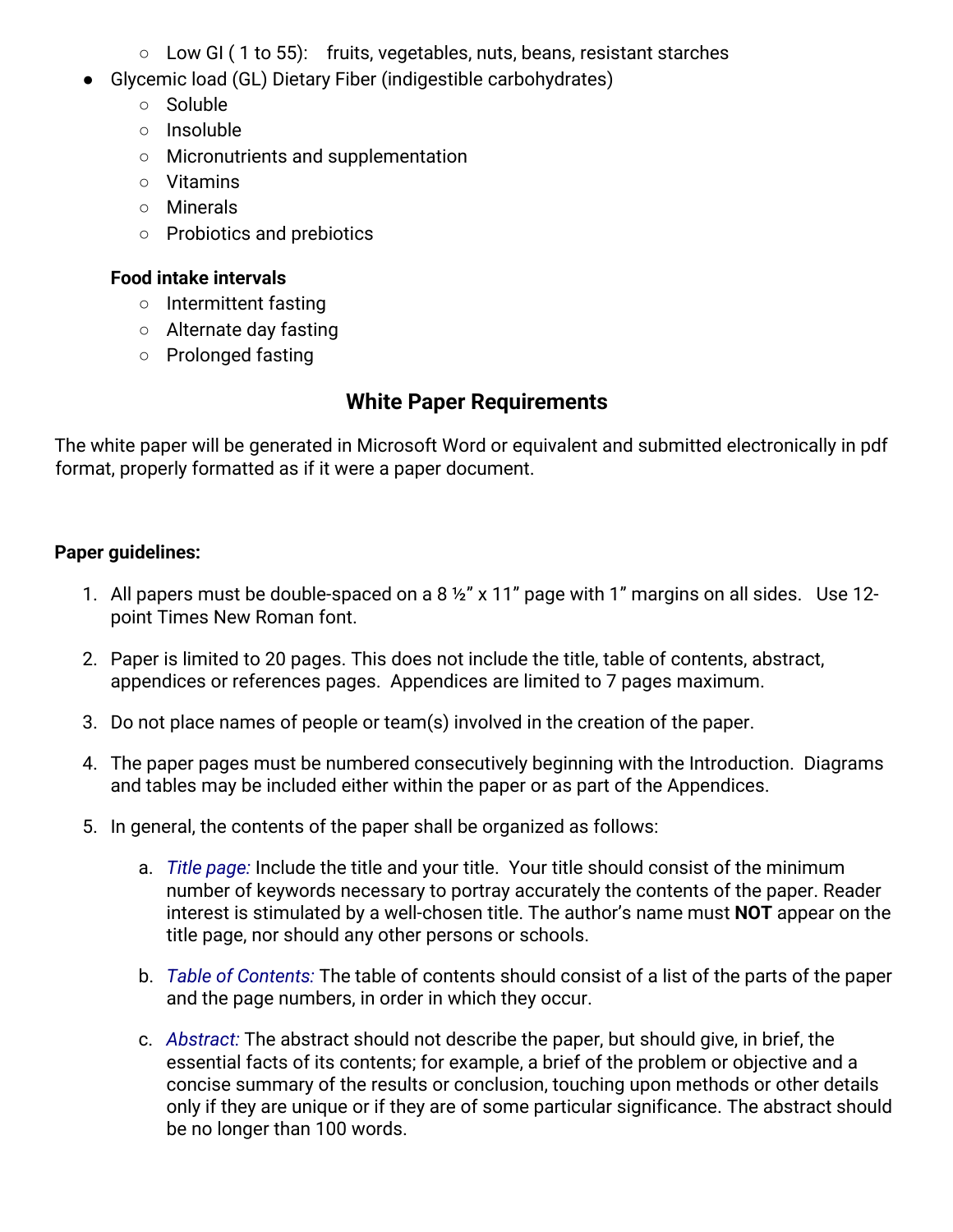- d. *Introduction:* The introductions should lead to the development of the subject so that the reader may obtain a clear understanding of the significance of the content, data presented, and/or conclusion. This can often be done by briefly giving the state of the art as background and then by bringing out the added advantages of the method of approach and emphasizing the importance of the results or conclusions.
- e. *Background:* The main argument of the subject is carried out or its subsections, complete with supporting data. The argument should proceed in a logical sequence according to a prepared outline. The writing should be in the third person. Support data and results can be presented most effectively as graphs, charts, or tables.
	- i. Standard graphical symbols and abbreviations should be used on all drawings. Well- known abbreviations may be used in the text but should be defined where used the first time followed by the abbreviation in parentheses. Generally, the use of abbreviations should be confined to tables and illustrations.
	- ii. Illustrations and tables should supplement, not duplicate, text materials. Likewise, they should complement, not duplicate, each other.
- f. *Plan:* Provide all information as outlined above.
- g. *Results:* Results of Metabolic Monitoring
- h. *Conclusion:* The conclusions are often considered the most important part of a paper. They should be stated concisely in a separate section at the end of the paper. If there are three or more conclusions, better emphasis can be obtained by numbering or labeling each conclusion and setting it off in a separate paragraph.
- i. *Tables:* Generally, each table should be typed on a separate sheet in an appendix and numbered consecutively using Roman numerals: Table I, Table II. However, they can be inserted as part of the 20 pages. Small tabulations or listings may be made in the text where necessary for continuity. Each table should be titled by giving the brief description as a heading following the table number at the top. Ditto marks should not be used in tabled data, but brackets may be used to group information on several lines.
- j. *Figures:* Figures should be numbered consecutively using Arabic numerals: Figure 1; Figure 2, etc. Three types of figures may be used: photographs, biochemical pathways, and line drawings. The reading material on illustrations should be kept to a minimum. In short, the reading material should be included in the captions. Portions of the illustrations may be identified by letters and explained in the captions. Whenever feasible in graphs, several trend lines or regression curves should be combined on the same coordinates. Their identifying letters or numbers should be in clear spaces between cross section lines. Readers generally prefer having the figures distributed through the paper, although it is also permissible to bind them together at the end in an appendix.
- k. *Appendices:* There may be no more than 7 pages of appendices. Detailed biochemical pathways, development of nutrition sub-components in tables and examples, which are subordinate to the main argument in the body of the paper, and not essential to following the argument, should be treated in the appendices. Main graphs as they are developed should be numbered consecutively. The graphs, figures, and tables in the Appendices should be numbered consecutively, following the numbers used for the